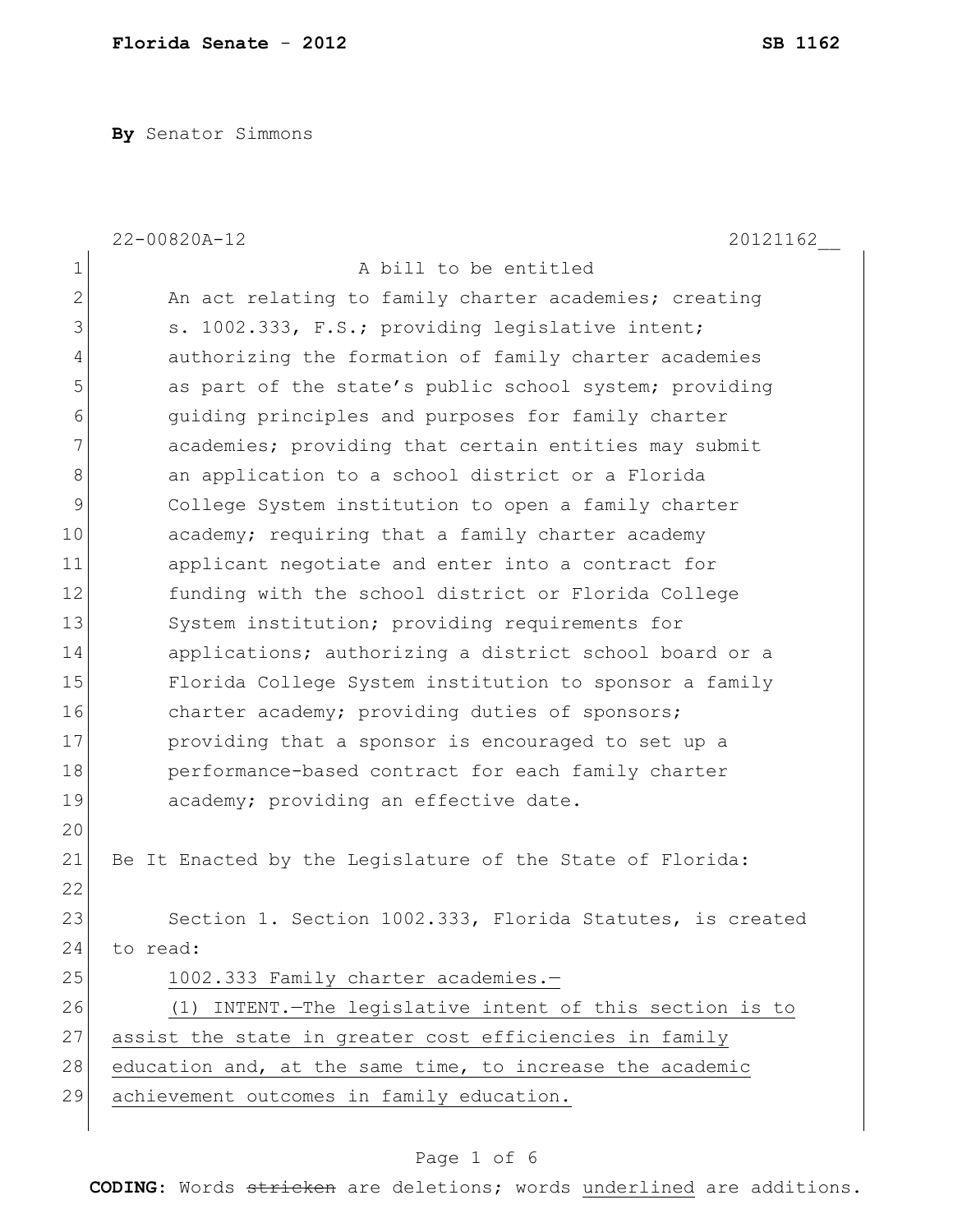|    | 22-00820A-12<br>20121162                                         |  |  |  |  |  |  |  |  |
|----|------------------------------------------------------------------|--|--|--|--|--|--|--|--|
| 30 | (2) AUTHORIZATION.-Family charter academies shall be part        |  |  |  |  |  |  |  |  |
| 31 | of the state's public school system. All family charter          |  |  |  |  |  |  |  |  |
| 32 | academies in the state are public schools. A family charter      |  |  |  |  |  |  |  |  |
| 33 | academy may be formed by creating a new school or by allowing an |  |  |  |  |  |  |  |  |
| 34 | existing charter school or an existing nonprofit organization to |  |  |  |  |  |  |  |  |
| 35 | add a family charter component.                                  |  |  |  |  |  |  |  |  |
| 36 | (3) GUIDING PRINCIPLES; PURPOSES.-                               |  |  |  |  |  |  |  |  |
| 37 | (a) A family charter academy shall be guided by the              |  |  |  |  |  |  |  |  |
| 38 | following principles:                                            |  |  |  |  |  |  |  |  |
| 39 | 1. Meet high standards of student achievement while              |  |  |  |  |  |  |  |  |
| 40 | providing family members flexibility to choose among diverse     |  |  |  |  |  |  |  |  |
| 41 | educational opportunities within the state's public school       |  |  |  |  |  |  |  |  |
| 42 | system.                                                          |  |  |  |  |  |  |  |  |
| 43 | 2. Promote enhanced academic success and financial               |  |  |  |  |  |  |  |  |
| 44 | efficiency by aligning responsibility with accountability.       |  |  |  |  |  |  |  |  |
| 45 | 3. Provide parents with the opportunity to attend the same       |  |  |  |  |  |  |  |  |
| 46 | school as their children or to better support their children's   |  |  |  |  |  |  |  |  |
| 47 | education.                                                       |  |  |  |  |  |  |  |  |
| 48 | (b) A family charter academy shall fulfill the following         |  |  |  |  |  |  |  |  |
| 49 | purposes:                                                        |  |  |  |  |  |  |  |  |
| 50 | 1. Improve the efficacy of student learning and academic         |  |  |  |  |  |  |  |  |
| 51 | achievement.                                                     |  |  |  |  |  |  |  |  |
| 52 | 2. Increase learning opportunities for all students, with        |  |  |  |  |  |  |  |  |
| 53 | special emphasis on English language learners and parents.       |  |  |  |  |  |  |  |  |
| 54 | 3. Encourage the use of innovative learning methods.             |  |  |  |  |  |  |  |  |
| 55 | 4. Require the measurement of learning outcomes.                 |  |  |  |  |  |  |  |  |
| 56 | (c) A family charter academy may fulfill the following           |  |  |  |  |  |  |  |  |
| 57 | purposes:                                                        |  |  |  |  |  |  |  |  |
| 58 | 1. Stimulate integration of learning between parents and         |  |  |  |  |  |  |  |  |
|    |                                                                  |  |  |  |  |  |  |  |  |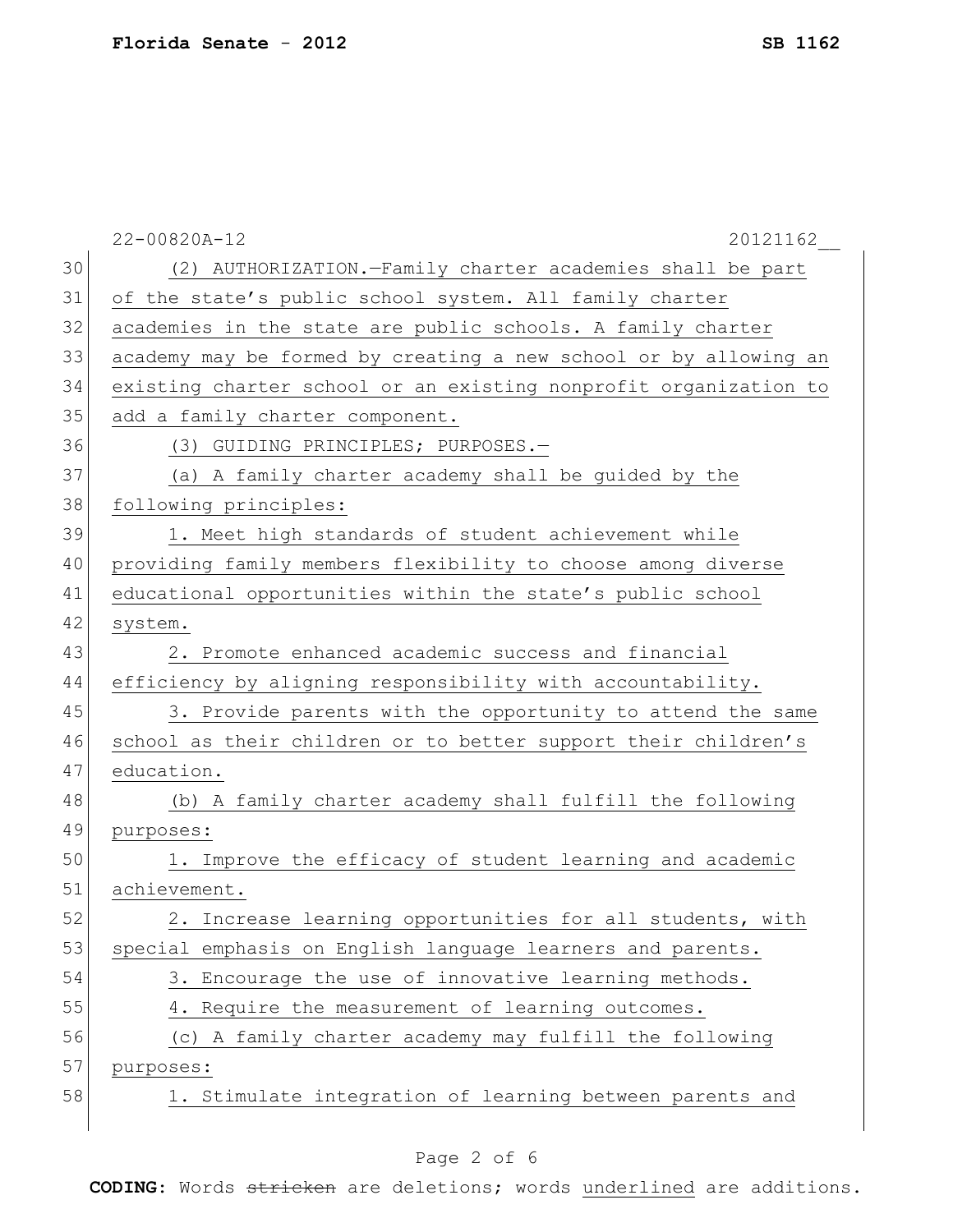|    | 22-00820A-12<br>20121162                                         |
|----|------------------------------------------------------------------|
| 59 | their children and provide incentives for K-12 teachers and      |
| 60 | family education teachers to seek cooperative learning           |
| 61 | opportunities.                                                   |
| 62 | 2. Encourage a performance-based system that rewards             |
| 63 | programs for the efficient and effective teaching of adults.     |
| 64 | (4) APPLICATION FOR CHARTER STATUS; REQUIREMENTS.-               |
| 65 | (a) A nonprofit organization that has expertise in literacy      |
| 66 | or family education services, an existing K-12 charter school, a |
| 67 | municipality, or a legal entity organized under the laws of the  |
| 68 | state may submit an application to a school district or a        |
| 69 | Florida College System institution to open a family charter      |
| 70 | academy.                                                         |
| 71 | (b) A family charter academy applicant shall negotiate and       |
| 72 | enter into a contract for funding with the school district or    |
| 73 | the Florida College System institution. School districts and     |
| 74 | Florida College System institutions are encouraged to develop    |
| 75 | performance-based contracts that assist adults and parents in    |
| 76 | setting and obtaining goals for helping their children with      |
| 77 | homework, obtaining a job, enrolling in vocational training, or  |
| 78 | earning a GED certificate.                                       |
| 79 | (c) A person or entity wishing to open a family charter          |
| 80 | academy shall prepare and submit an application that:            |
| 81 | 1. Contains goals and objectives for improving and               |
| 82 | measuring student learning gains. The goals and objectives must  |
| 83 | indicate how much academic improvement the students are expected |
| 84 | to show each year, how success will be evaluated, and what       |
| 85 | specific results will be attained through instruction.           |
| 86 | 2. Describes the differentiated learning strategies that         |
| 87 | will be used to increase learning gains for students. The        |
|    |                                                                  |

# Page 3 of 6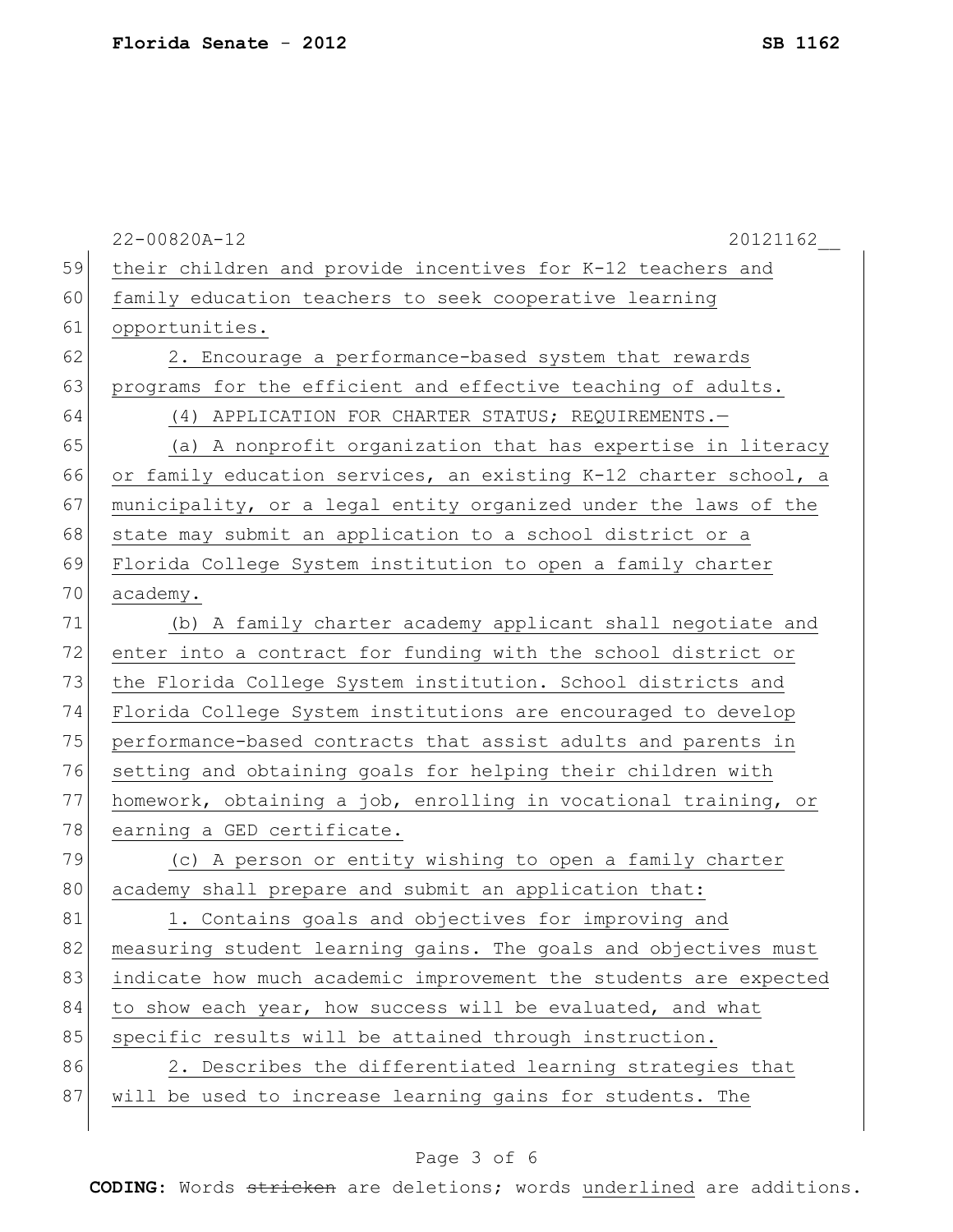|     | 22-00820A-12<br>20121162                                         |
|-----|------------------------------------------------------------------|
| 88  | learning strategies may include online learning opportunities,   |
| 89  | the joint issuance of parent and child report cards, employment  |
| 90  | fairs, or other innovative offerings to spur learning gains.     |
| 91  | 3. Contains a viable initial startup and an annual               |
| 92  | financial plan that includes the anticipated cost per student    |
| 93  | and the anticipated fund balances based on revenue projections,  |
| 94  | a spending plan based on projected revenues and expenses, and a  |
| 95  | description of controls that will safeguard finances and         |
| 96  | projected enrollment trends.                                     |
| 97  | 4. Contains a full accounting of expected assets; a              |
| 98  | projection of expected sources and amounts of income, including  |
| 99  | income derived from projected student enrollment and community   |
| 100 | support; and an expense projection that includes a full          |
| 101 | accounting of the costs of operation and startup costs.          |
| 102 | 5. Describes the facilities to be used and their location        |
| 103 | and cost. The application may also include any perceived         |
| 104 | advantages to site location, including the benefits to students, |
| 105 | shared bus lines, programming during after-school hours with     |
| 106 | children, or blended learning opportunities.                     |
| 107 | 6. Contains the qualifications required of the teachers and      |
| 108 | the potential strategies used to recruit, hire, train, and       |
| 109 | retain qualified staff to achieve the best value.                |
| 110 | 7. If applicable, documents that the applicant has               |
| 111 | contracted with a provider of virtual instruction services. A    |
| 112 | family charter academy may implement blended learning courses    |
| 113 | that combine traditional classroom instruction and virtual       |
| 114 | instruction.                                                     |
| 115 | (5) SPONSOR; DUTIES.-                                            |
| 116 | (a) Sponsoring entities.-                                        |
|     |                                                                  |

# Page 4 of 6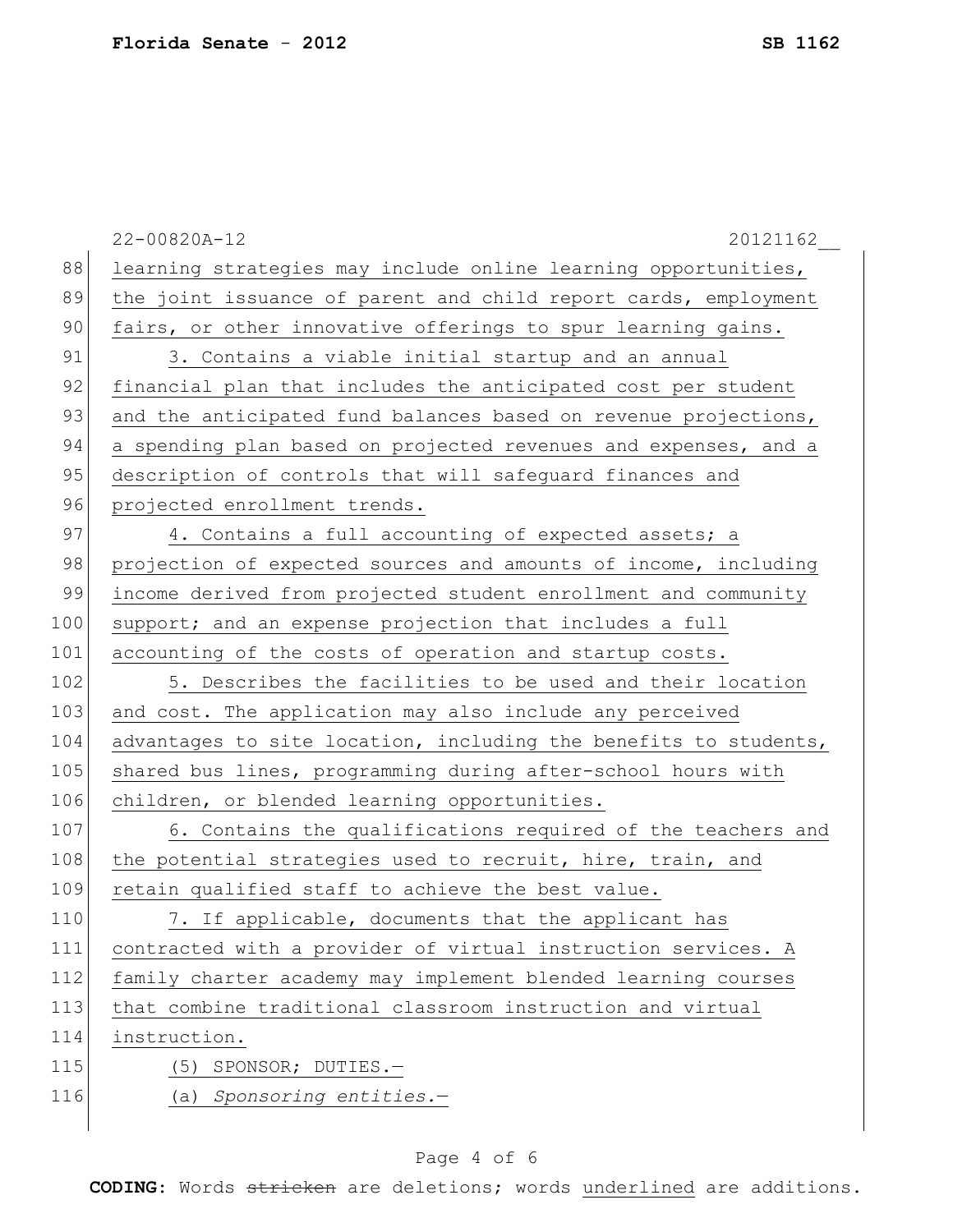|     | 22-00820A-12<br>20121162                                         |
|-----|------------------------------------------------------------------|
| 117 | 1. A district school board may sponsor a family charter          |
| 118 | academy in the county over which the district school board has   |
| 119 | jurisdiction.                                                    |
| 120 | 2. A Florida College System institution may sponsor a            |
| 121 | family charter academy in its designated service area.           |
| 122 | (b) Sponsor duties.-                                             |
| 123 | 1. The sponsor shall monitor and review the family charter       |
| 124 | academy in its progress toward the goals established in the      |
| 125 | charter.                                                         |
| 126 | 2. The sponsor shall ensure that the family charter academy      |
| 127 | participates in the state's education accountability system. All |
| 128 | pretest and posttest scores on the Tests of Adult Basic          |
| 129 | Education (TABE) or the Comprehensive Adult Student Assessment   |
| 130 | System (CASAS) shall be reported to the sponsor for the purpose  |
| 131 | of providing an annual assessment of gain scores by students.    |
| 132 | 3. A sponsor's decision to grant or deny an application is       |
| 133 | in the sole discretion of the sponsor. The sponsor's decision is |
| 134 | not appealable and is not subject to further review.             |
| 135 | (6) PERFORMANCE-BASED CONTRACT; BUDGET.-                         |
| 136 | (a) A sponsor is encouraged to establish a performance-          |
| 137 | based contract for each family charter academy that is created.  |
| 138 | Performance measures may include assessment scores, attendance   |
| 139 | data, or other indicia of performance.                           |
| 140 | (b) In order to facilitate an accurate performance-based         |
| 141 | budget projection process, a sponsor is encouraged to provide in |
| 142 | writing to a family charter academy applicant the sponsor's      |
| 143 | previous year's average cost per adult student and the average   |
| 144 | annual gain scores on the TABE and the CASAS. The average cost   |
| 145 | shall be based on the annual cost, and the outcomes must include |
|     |                                                                  |

# Page 5 of 6